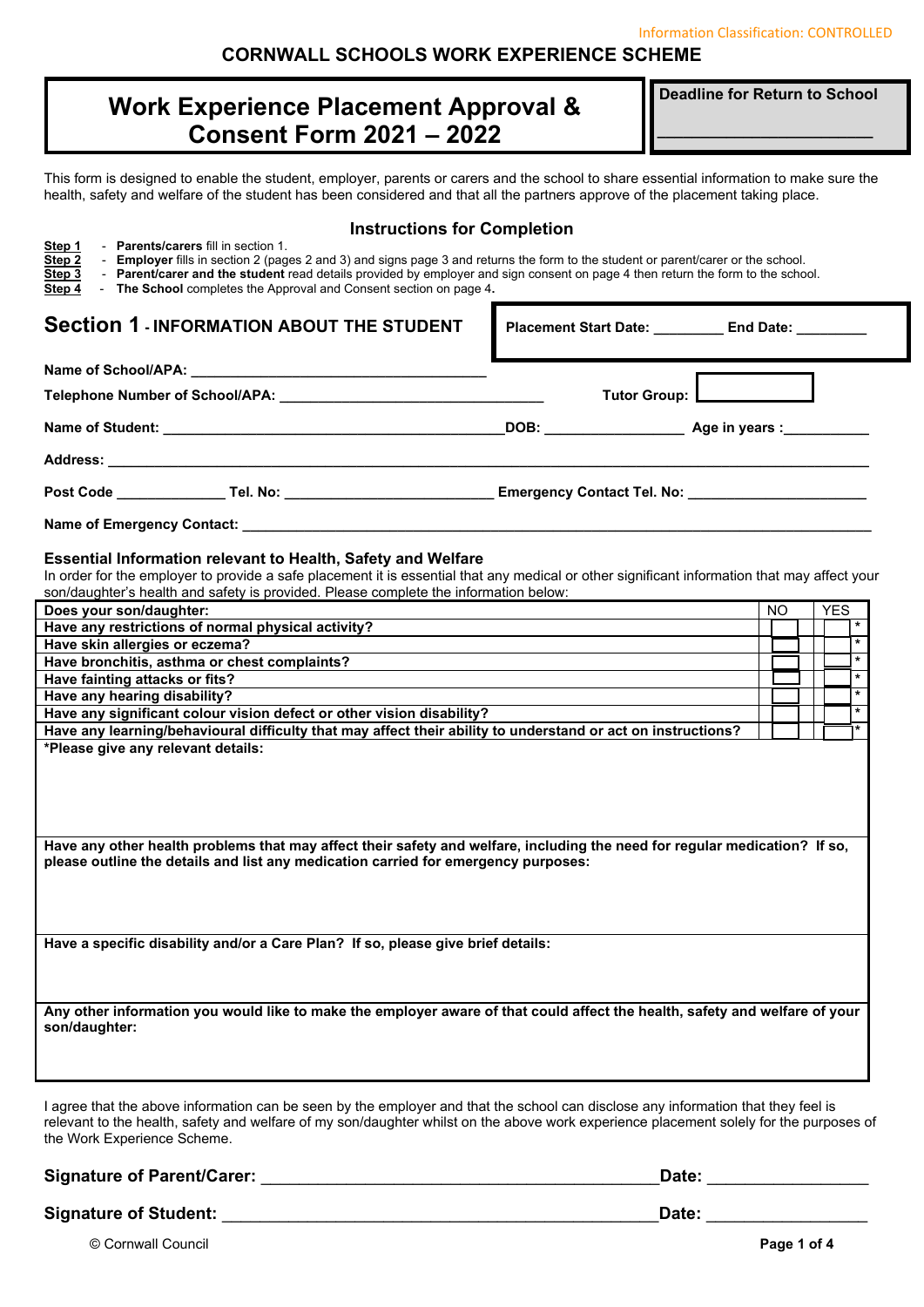| <b>You Will Need Public</b><br><b>Section 2 - ABOUT THE EMPLOYER AND THE PLACEMENT</b><br>and Employers                                                                                                                                             |
|-----------------------------------------------------------------------------------------------------------------------------------------------------------------------------------------------------------------------------------------------------|
| Liability                                                                                                                                                                                                                                           |
| <b>Insurance</b><br><b>Address</b>                                                                                                                                                                                                                  |
|                                                                                                                                                                                                                                                     |
| <b>NO</b><br>Are you a 'sole trader' (a company run by one individual with no employees)? YES                                                                                                                                                       |
| if No, then please add number of employees: ________(include part-time people)                                                                                                                                                                      |
|                                                                                                                                                                                                                                                     |
|                                                                                                                                                                                                                                                     |
| <b>ABOUT THE PLACEMENT</b>                                                                                                                                                                                                                          |
| Days of Work (please circle): Mon $\Box$ Tues Wed Thurs Fri For 1 week or 2 weeks or ___weeks (Extended only)                                                                                                                                       |
|                                                                                                                                                                                                                                                     |
|                                                                                                                                                                                                                                                     |
| <b>Lunch Time Supervision and Welfare Arrangements</b><br>Please outline the arrangements for the lunch break supervision : e.g. must stay on the premises, can go off site, can come and                                                           |
| Lunch Time to<br>Lunch Facilities (e.g. Canteen available, packed lunch etc) ____________________                                                                                                                                                   |
| <b>SUPERVISION</b>                                                                                                                                                                                                                                  |
| Name of the main person responsible for supervising the student during the placement: ____________________                                                                                                                                          |
|                                                                                                                                                                                                                                                     |
| <b>YES</b><br><b>NO</b><br>Will the student be under the direct supervision of more than one person during their placement?<br>If YES please give the following details:                                                                            |
| <b>Name of Additional Supervisor</b><br>Position/Job Role in Organisation                                                                                                                                                                           |
|                                                                                                                                                                                                                                                     |
|                                                                                                                                                                                                                                                     |
| I can confirm that the people who will be supervising the student are competent to deal with this<br><b>Please</b><br>student and to my knowledge have not been restricted or barred from working with children.<br><b>Tick</b>                     |
| THE WORKING ENVIRONMENT<br>Please can you give some idea of the environment(s) the student will be working in e.g. on building sites, working in a client's home, in<br>a busy office, etc. as this may not be obvious from the student's job role. |
| <b>WORKING ONE-TO-ONE</b><br>Will the student be working in isolation with the same person for the majority of their placement, e.g. on the premises,<br>outdoor location, travelling in a vehicle? YES<br>NO.<br>If YES please give brief details: |
| PHYSICAL CONTACT                                                                                                                                                                                                                                    |
| Will you or any of your employees need to have physical contact with the student either as a normal part of the job or as part<br>of any training? YES<br>NO.                                                                                       |
| If YES, please give brief details:                                                                                                                                                                                                                  |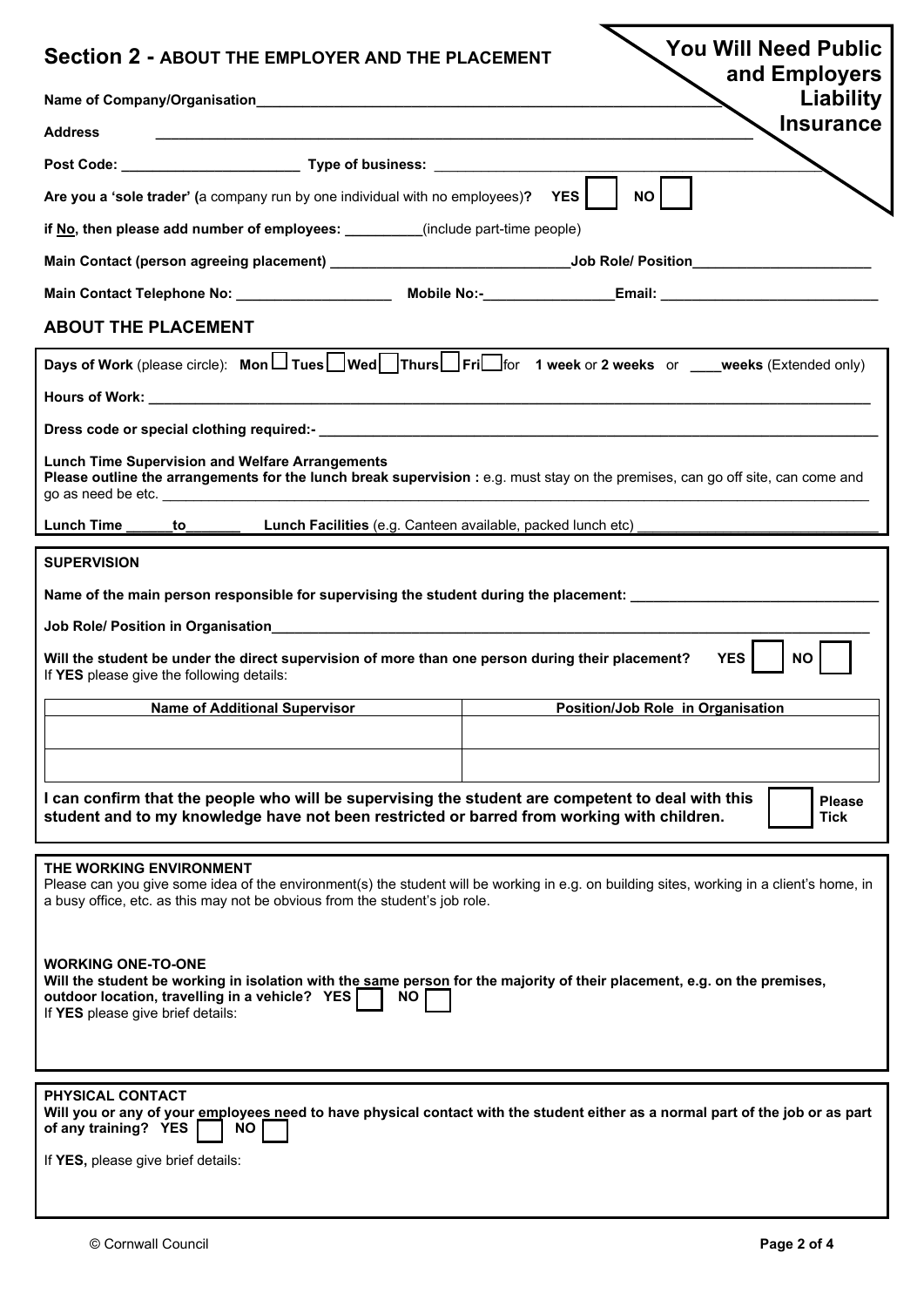### **Section 3 - 'YOUNG PERSONS RISK ASSESSMENT' FOR THE STUDENT**

١ The purpose of this Risk Assessment is to make sure the health, safety and welfare of the student has been considered *with respect to their age, inexperience, immaturity* **and any factors mentioned in the Information about the Student' section** above. This will also make sure you have complied with Regulation 19 of the Management of Health & Safety at Work Regulations 1999.

To help you with this either the school or Cornwall EBP (gavin.stephens@cornwall.gov.uk) can provide you with a sample Young Person's Risk Assessment to suit your business. Please be aware that NOT ALL the Specific Hazards related to your situation may be covered in the sample.

| <b>Name of Student</b>                                   |  |
|----------------------------------------------------------|--|
| Job Role/Title of Placement<br>and Main Tasks and Duties |  |

| <b>Specific Hazard Identified</b> | <b>Current Control Measures</b> | Additional controls for the young person to<br>make sure the risk is adequately controlled |  |
|-----------------------------------|---------------------------------|--------------------------------------------------------------------------------------------|--|
|                                   |                                 |                                                                                            |  |
|                                   |                                 |                                                                                            |  |
|                                   |                                 |                                                                                            |  |
|                                   |                                 |                                                                                            |  |
|                                   |                                 |                                                                                            |  |
|                                   |                                 |                                                                                            |  |

**I confirm that the risk assessment above has been completed to the best of my ability and that the control measures identified will be implemented for the duration of this work experience placement.** 

### **Young Persons Risk Assessment completed by: \_\_\_\_\_\_\_\_\_\_\_\_\_\_\_\_\_\_\_\_\_\_\_\_\_\_\_\_\_\_ Date: \_\_\_\_\_\_\_\_**

**Information:** Please consider

**your COVID** 

**secure policy** 

If you have not completed the above Risk Assessment, then please staple your own 'Young Persons Risk Assessment' to this page. **Please could you now sign the 'Employers Agreement and Consent' below before sending the form back to the student and their parents or carers. Thank You.** 

### **Section 4** (To be completed **AFTER** Sections 1,2, and 3 have been completed) **EMPLOYER AGREEMENT and CONSENT**

I have read the 'Information About the Student section above and I agree to take the student on a Work Experience Placement and where possible, an outline programme for the placement will be provided. The student will be covered for insurance purposes by the company's **Employer's Liability Policy AND Public Liability Policy** and where applicable the Vehicle Insurance Policy. All of these policies take consideration of the activities of students on work experience. The student will also be covered by our Health and Safety Policy and associated Risk Assessments including the Young Persons Risk Assessment. I have completed the Young Persons Risk Assessment on this consent form, **or** our own Young Persons Risk Assessment document(s) is/are attached. I have read the "Information for Employers" leaflet and understand my responsibility for Health & Safety issues and Child Protection and agree to abide by the 'statement of principles' for child protection.

I am aware that the information contained on this form will be stored manually by the school and some of the information will be stored electronically on the Veryan Workplace work experience management database in accordance with the General Data Protection Regulations (GDPR) and the Data Protection Act 2018.

I declare that I have read and consent to the privacy notice on page 4.

NB*: this placement can only be approved if both public liability & employer's liability insurance are current.* 

### **Signature: \_\_\_\_\_\_\_\_\_\_\_\_\_\_\_\_\_\_\_\_\_\_\_\_\_\_\_\_\_\_\_\_\_\_\_\_\_\_\_\_\_\_\_\_\_\_\_\_\_\_ Date \_\_\_\_\_\_\_\_\_\_\_\_\_\_\_\_\_\_**

**Name of Signatory: \_\_\_\_\_\_\_\_\_\_\_\_\_\_\_\_\_\_\_\_\_\_\_\_\_\_\_\_\_\_\_\_\_\_\_\_\_Position: \_\_\_\_\_\_\_\_\_\_\_\_\_\_\_\_\_\_\_\_\_\_\_\_\_** 

© Cornwall Council **Page 3 of 4**